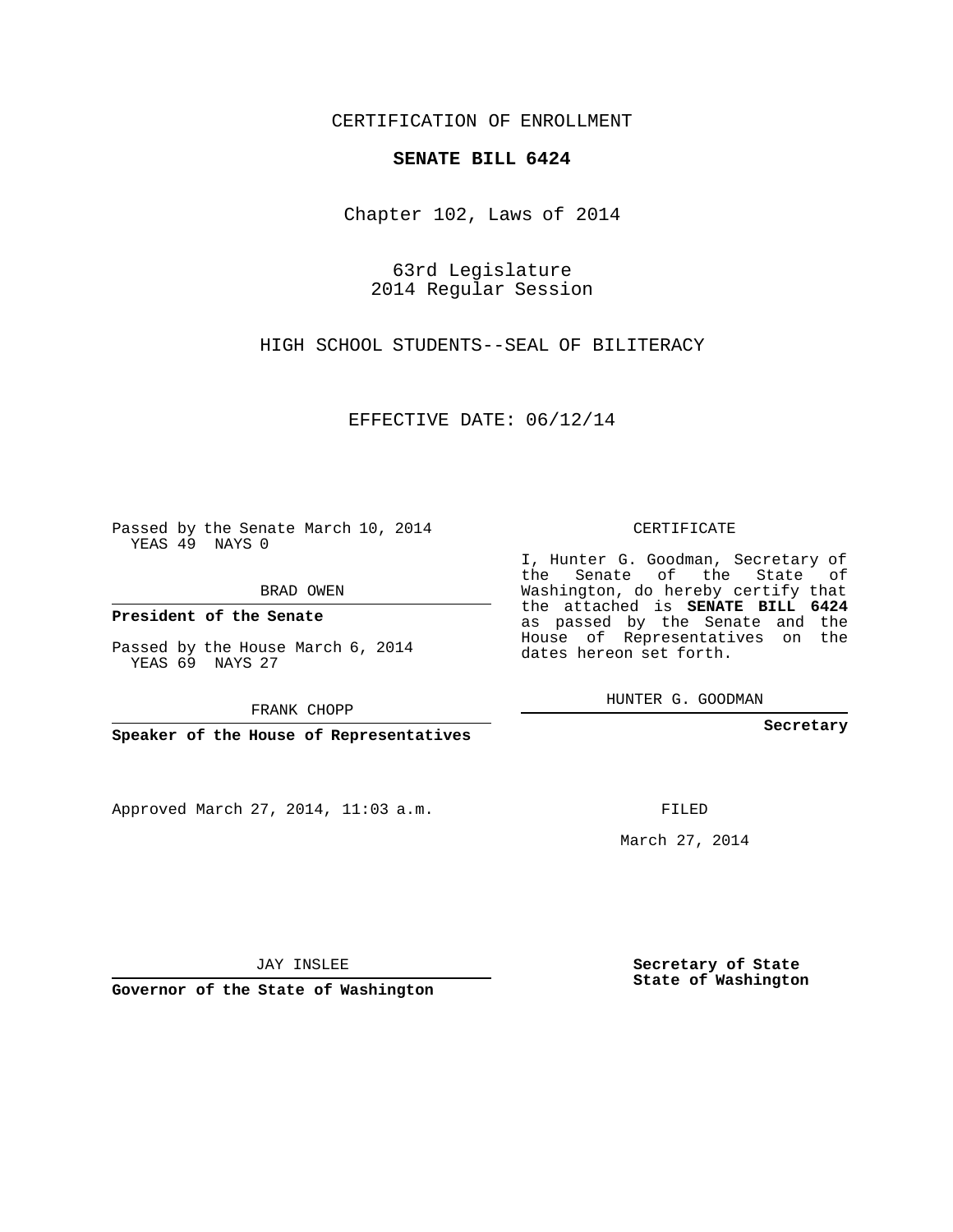# **SENATE BILL 6424** \_\_\_\_\_\_\_\_\_\_\_\_\_\_\_\_\_\_\_\_\_\_\_\_\_\_\_\_\_\_\_\_\_\_\_\_\_\_\_\_\_\_\_\_\_

\_\_\_\_\_\_\_\_\_\_\_\_\_\_\_\_\_\_\_\_\_\_\_\_\_\_\_\_\_\_\_\_\_\_\_\_\_\_\_\_\_\_\_\_\_

## AS AMENDED BY THE HOUSE

Passed Legislature - 2014 Regular Session

## **State of Washington 63rd Legislature 2014 Regular Session**

**By** Senators Roach, McAuliffe, Litzow, Fain, Bailey, Mullet, Hasegawa, and Tom

Read first time 01/24/14. Referred to Committee on Early Learning & K-12 Education.

1 AN ACT Relating to establishing a state seal of biliteracy for high 2 school students; amending RCW 28A.230.125; adding a new section to 3 chapter 28A.300 RCW; and creating new sections.

4 BE IT ENACTED BY THE LEGISLATURE OF THE STATE OF WASHINGTON:

5 NEW SECTION. **Sec. 1.** (1) The legislature finds that:

 6 (a) The study of world languages in elementary and secondary 7 schools should be encouraged because it contributes to students' 8 cognitive development and to the national economy and security;

 9 (b) Proficiency in multiple languages enables Washington to 10 participate more effectively in the current global political, social, 11 and economic context;

 (c) The benefits to employers of having employees who are fluent in more than one language are clear: Increased access to expanding markets, better service of customers' needs, and expanded trading 15 opportunities with other countries; and

 (d) Protecting the state's rich heritage of multiple cultures and languages, as well as building trust and understanding across the multiple cultures and languages of diverse communities, requires multilingual communication skills.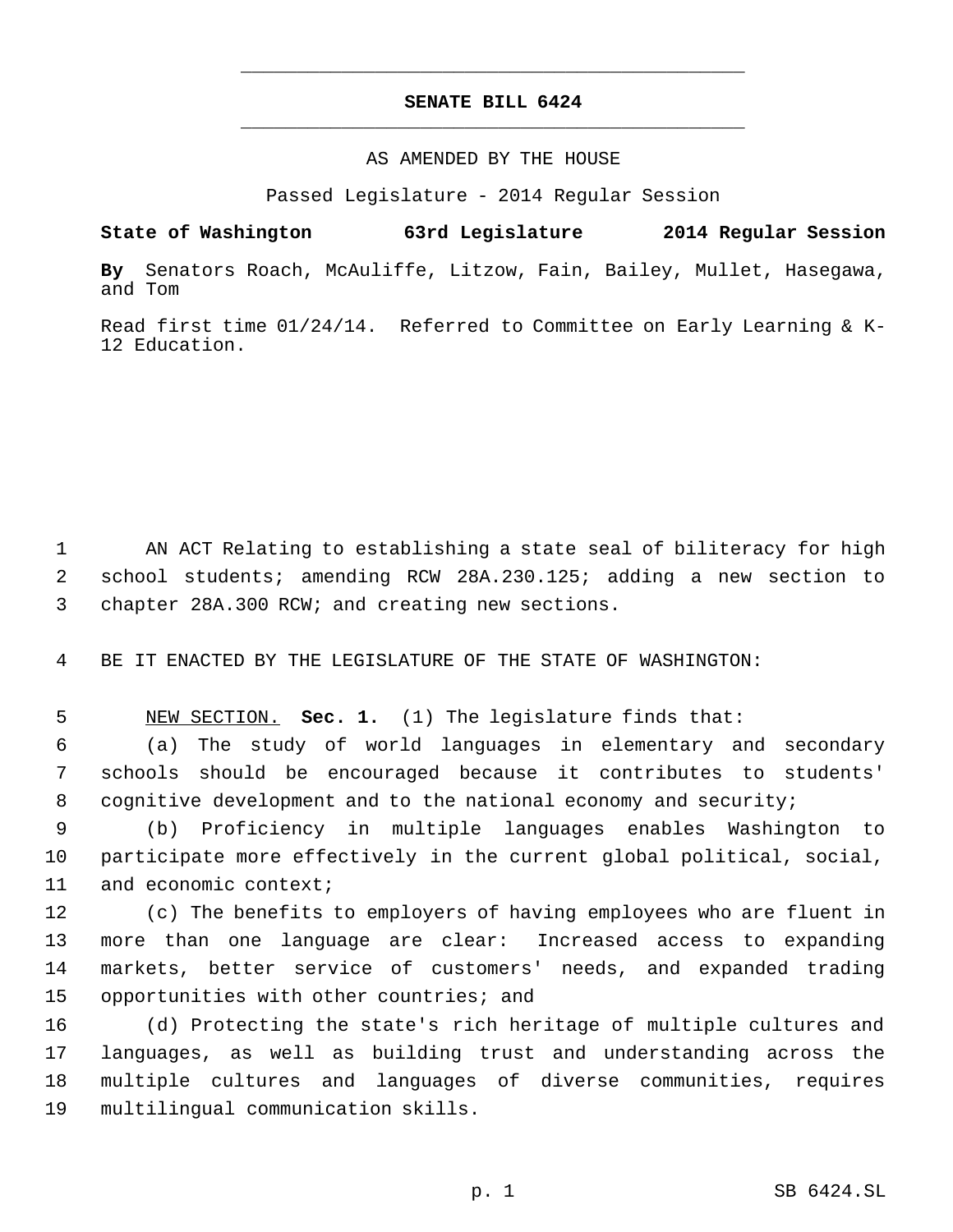(2) Therefore, the legislature's intent is to promote and recognize linguistic proficiency and cultural literacy in one or more world languages in addition to English through the establishment of a Washington state seal of biliteracy.

 NEW SECTION. **Sec. 2.** A new section is added to chapter 28A.300 RCW to read as follows:

 (1) The Washington state seal of biliteracy is established to recognize public high school graduates who have attained a high level of proficiency in speaking, reading, and writing in one or more world languages in addition to English. School districts are encouraged to award the seal of biliteracy to graduating high school students who meet the criteria established by the office of the superintendent of public instruction under this section. Participating school districts shall place a notation on a student's high school diploma and high school transcript indicating that the student has earned the seal.

 (2) The office of the superintendent of public instruction shall adopt rules establishing criteria for award of the Washington state seal of biliteracy. The criteria must require a student to demonstrate proficiency in English by meeting state high school graduation requirements in English, including through state assessments and credits, and proficiency in one or more world languages other than English. The criteria must permit a student to demonstrate proficiency in another world language through multiple methods including nationally or internationally recognized language proficiency tests and competency-based world language credits awarded under the model policy adopted by the Washington state school directors' association.

 (3) For the purposes of this section, a world language other than English must include American sign language and Native American languages.

 **Sec. 3.** RCW 28A.230.125 and 2011 1st sp.s. c 11 s 130 are each amended to read as follows:

 (1) The superintendent of public instruction, in consultation with the four-year institutions as defined in RCW 28B.76.020, the state board for community and technical colleges, and the workforce training and education coordinating board, shall develop for use by all public school districts a standardized high school transcript. The